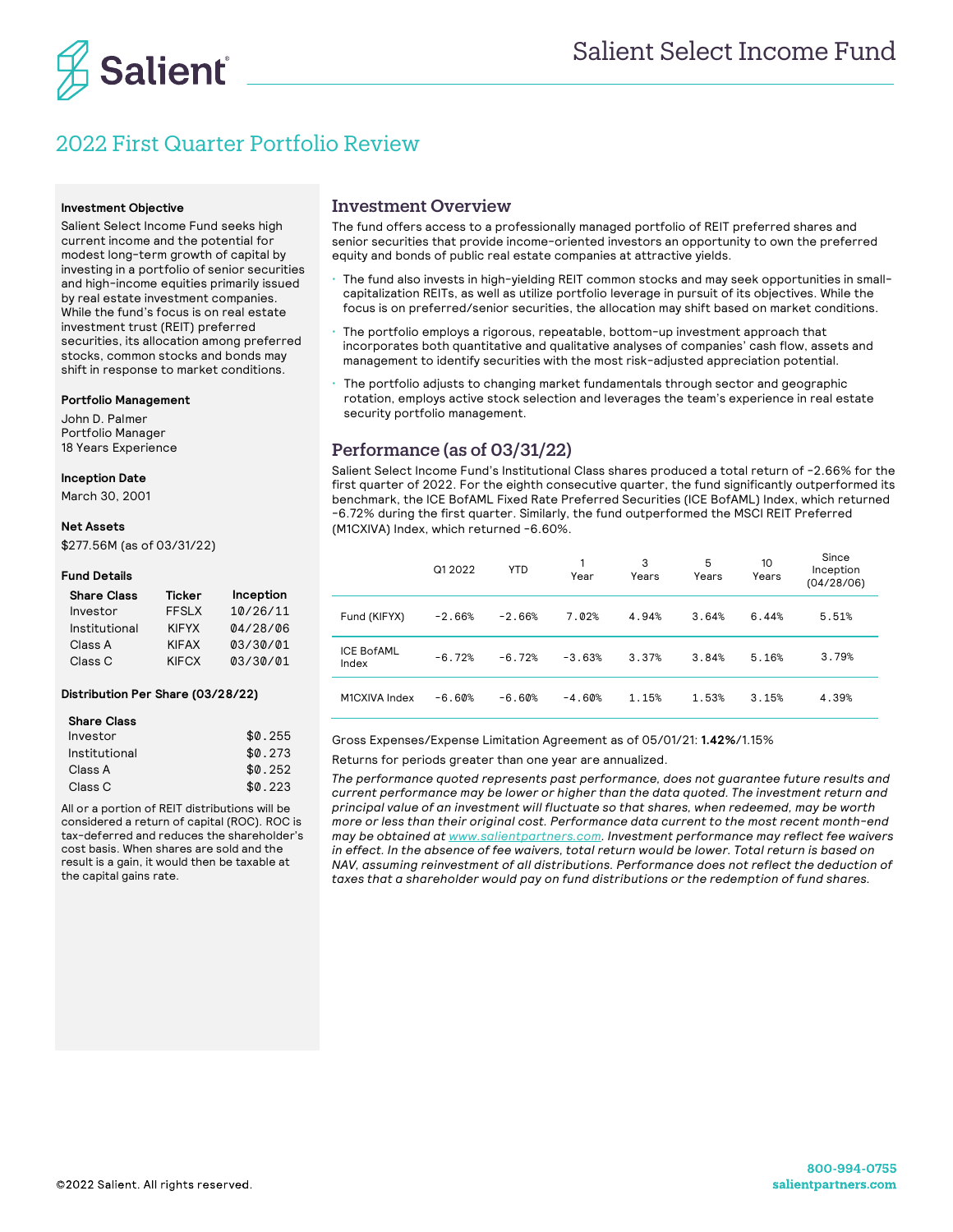

# First Quarter Review

Following the extraordinary returns enjoyed by market participants in calendar year 2021, global markets dramatically shifted course in the first quarter of 2022, registering negative returns for both stock and bond investors alike. Despite strong domestic gross domestic product growth and a largely recovered domestic labor market, the prospect of slowing global growth and destabilized international trade coupled with accelerating commodity prices and expectations of higher future interest rates sent investors into a risk-off posture throughout the quarter. These concerns were realized on March 16, 2022, when the U.S. Federal Reserve (Fed) increased the federal funds rate by 25 basis points  $-$  the first increases since 2018  $-$  in an effort to reign in record inflation following years of robust government stimulus and accommodative monetary policy stemming from the COVID-19 pandemic.

As points of reference for the retreating market, the S&P 500 Index and the Nasdaq Composite Index lost -4.60% and -8.94%, respectively, during the first quarter.<sup>1</sup> In a similar fashion, global real estate markets also gave up ground during the first quarter. U.S. REIT equities, as represented by the FTSE NAREIT Equity REITs Total Return Index, returned -3.86%, while the common stock of real estate companies in developed markets outside the U.S., as represented by the FTSE EPRA/NAREIT Developed ex-U.S. Index, posted a -3.22% total return for the first quarter. 1

## Capital Raising Activity Pulls Back

As to be expected during periods of high volatility, capital markets activity slowed down during the first quarter of 2022. REITs raised over \$4.4 billion in nine common stock issuances, placed over \$13.7 billion in 24 bond offerings and, most importantly for our fund, completed one preferred security offering that raised \$250 million in the first three months of 2022. $^2$  As we have always done in this fund, we participate when favorable primary market opportunities present  $themselves - as these transactions represent efficient$ opportunities to place large amounts of capital. We believe that the dearth of recent REIT preferred offerings is attributable to the present stock market turbulence related to the macroeconomic picture and the forecast of higher domestic reference rates. Additional new REIT preferred issuance will largely depend upon consistent economic conditions and a willingness of management teams to fill out their capital stack as they continue to seek out new real estate investment opportunities. We hope to see a reopening of the REIT preferred market in the second half of the year as real estate fundamentals accelerate, but time will tell.

## M&A Remains Active

Despite the volatility experienced across the broader markets, REIT merger and acquisition (M&A) activity continued uninterrupted in the first quarter of 2022. Following five transactions during the fourth quarter of 2021, six additional M&A deals were announced during the first quarter (see table in next column). Interestingly, three of these announced deals were unsolicited take-private offers initiated by activist investors (note: two of them have subsequently been rejected by management). This marks the fourth consecutive quarter of elevated M&A following limited activity throughout the first 12 months of the pandemic. We believe that several large private equity investors continue to evaluate the publicly traded REIT universe for attractive investment opportunities given that several companies trade at valuations well below their pre-pandemic levels. It remains to be seen whether the recent emergence of activist investors will continue. But our discussions with capital market participants lead us to believe that further consolidation across multiple property

sectors will likely continue in 2022 given the vast discrepancies we see in balance sheet health across sectors, economies of scale and cost of capital. While we don't necessarily embrace "event-driven" opportunities as an explicit thesis in the fund, we remain "transaction aware" for potential future mergers.

| Announce<br>Date | Target                                          | Property<br>Sector  | Buyer                                                |
|------------------|-------------------------------------------------|---------------------|------------------------------------------------------|
| 02/08/22         | LXP Industrial<br>Trust (LXP)*                  | Industrial          | Activist<br>Investor                                 |
| 02/16/22         | Preferred<br>Apartment<br>Communities<br>(APTS) | Apartments          | <b>Blackstone</b><br>(BX)                            |
| 02/25/22         | American Campus<br>Communities<br>(ACC)         | Student<br>Housing  | Activist<br>Investor                                 |
| 02/25/22         | Paramount Group<br>$(PGRE)^*$                   | Office              | Activist<br>Investor                                 |
| 02/28/22         | <b>Healthcare Trust</b><br>of America (HTA)     | Healthcare          | Healthcare<br>Realty Trust<br>(HR)                   |
| 03/02/22         | Cedar Realty<br>Trust (CDR)                     | Shopping<br>Centers | Wheeler Real<br>Estate<br>Investment<br>Trust (WHLB) |

\* Transaction proposal subsequently rejected by management.

*Sources: Bloomberg and company public filings, as of 03/31/22. For illustrative purposes only.*

## Attractive Income Remained Available

We are happy to report that the fund continued to meet its income objective in the current low-yield environment, delivering attractive income in the context of total return. At quarter-end, the fund's REIT preferred stock investments were yielding approximately 6.79% and the yield available from our REIT common stocks was approximately 3.07%. Furthermore, as referenced on the preceding page, the fund's Institutional Class shares paid a \$0.273 dividend (after fees and expenses) for the first quarter, which equates to an annualized 5.27% dividend when dividing by the quarter-end net asset value (NAV) per share. $3$  The fact that REITs have continued to pay robust dividends on both their common and preferred shares means that the fund's real estate investments continued to fulfill one of their primary purposes: providing consistent, enduring, periodic income.

Given that current yields average 6.84% across the broad REIT preferred universe<sup>4</sup> and the 10-year U.S. Treasury closed out the first quarter at  $2.34\%$ ,  $5$  the REIT preferred marketplace is priced with about 450 basis points (4.50%) of spread over the 10-year riskfree rate. While this spread has oscillated a bit over the past few quarters, it still remains meaningfully wider relative to long-run trends and indicates that there remains room for the 10-year U.S. Treasury to rise by some reasonable amount (perhaps as much as 75 basis points or more) without leading to meaningful pricing adjustments in our portfolio. Of course, if interest rates were to rise suddenly or if something disrupts the market for credit-oriented or risk-free instruments generally, including U.S. Treasury securities, we could face price risk in our preferred portfolio.

# Inflation: This Is Going to Take Awhile

The most immediate of the potential disruptive forces that come to mind remains the likelihood of ever tightening monetary policy as a

<sup>1</sup> Bloomberg, as of March 31, 2022

<sup>2</sup> Capital One, March 31, 2022

 $3$  As of March 31, 2022, KIFYX's 30-day SEC yield is 4.49% and 30-day Unsubsidized SEC yield is 4.16%.

<sup>4</sup> MSCI, Inc., as of March 31, 2022

<sup>5</sup>U.S. Treasury Department, as of March 31, 2022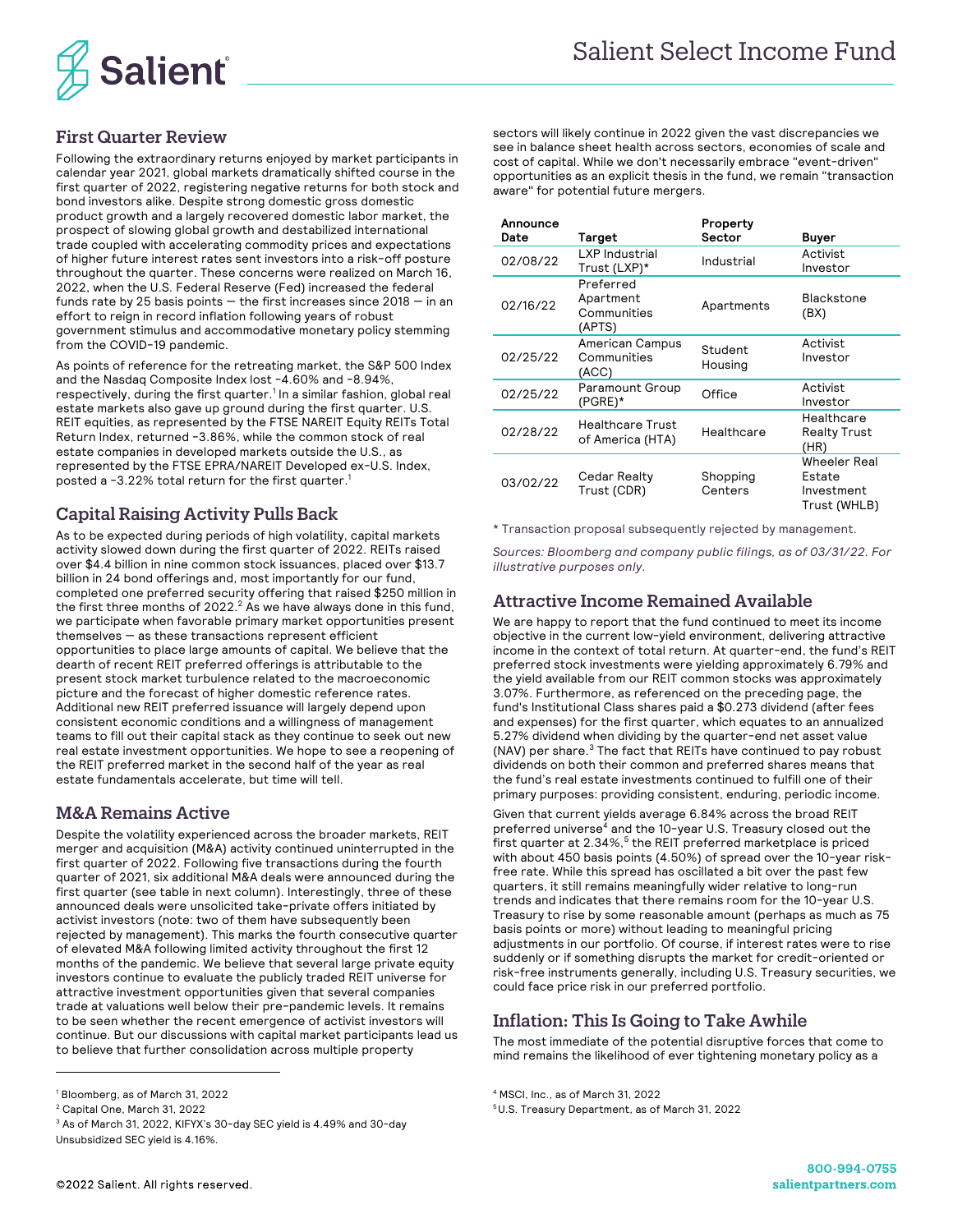

response to record inflation. As noted earlier, we recently witnessed the first of what is expected to be a series of interest rate hikes by the Fed. While it wasn't that long ago that investors and the financial press were constantly fretting about *deflation* and the possibility of the Fed taking interest rates negative, today's debate centers on whether the Fed will increase the federal funds rate five times, six times or even more in 2022. While many now criticize the Biden administration for stoking inflation by pursuing policies that were too accommodative, we must play the proverbial ball where it lies. As the graphs below illustrate, the yield on the 10-year U.S. Treasury has consistently pushed toward new highs since the recent bottoming in early August 2021 and year-over-year Consumer Price Index (CPI) numbers have significantly accelerated over the past 12 months:





*Source: Bloomberg, as of 03/31/22. For illustrative purposes only.*



**U.S. CPI Urban Consumers Y-O-Y Change**

*Source: Bloomberg, as of 03/31/22. For illustrative purposes only.*

It is our contention that the inflation witnessed in recent quarters is not transitory and that we are likely entering a period of secularly higher interest rates. Given this view, we have utilized the investment tools available to us to fortify our portfolio for this more challenging investing environment. Our senior security sleeve has been tailored in recent quarters toward specific credits and structures (e.g., step coupons, fixed-to-float coupons and participating features where we can find them) that lower the overall interest rate duration of those securities. We have also steadily increased our REIT common stocks because over time we expect they will give us not only current income but the potential for dividend growth (REIT common dividends are not fixed) as well as capital appreciation. Lastly, we have carefully tried to align the fund's investments across shorterlease duration property sectors (namely lodging, self-storage, housing, etc.) where we feel that they will be able to pass on inflation (i.e., raise the rent while maintaining occupancy) as their own costs go up. We continue to believe this is the right approach for the fund's holdings: make smart credit bets and source unique

transactions as interest rates, spreads and performance opportunities return to a more normalized landscape.

### Return Comparison (as of 03/31/22)

The table below demonstrates how the portfolio's components performed for the first quarter of 2022.

| Q1 2022                  | Fund (KIFYX) <sup>6</sup> | Market <sup>7</sup> |
|--------------------------|---------------------------|---------------------|
| Common Stocks            | 0.50%                     | -3.86%              |
| <b>Senior Securities</b> | $-3.54%$                  | $-6.72%$            |

*Past performance does not guarantee future results.*

# Current Positioning

As the table below shows, 70.2% of the fund's investments were in senior securities (all in preferred stocks) at quarter-end, which is up 0.3% from the end of the fourth quarter. Our senior securities continued to remain healthy from a credit point of view as the portfolio's fixed charge coverage ratio (FCCR) stood at 3.0x as of March 31. These issuers generally have stable leverage levels (45% or less of their total capitalization funded through debt or debt equivalents), well-staggered debt maturities and have thus far done an admirable job of navigating the COVID-19 crisis. We continually monitor call risk and reinvestment risk of our senior security sleeve while simultaneously looking for new transactions that we think make sense.

Our common stock sleeve increased slightly to 26.6% (all long) at quarter-end, up 1.2% from the end of the fourth quarter. We held 21 common stocks with a weighted average yield of 3.07% and an attractive relative valuation profile. We continue to look for common stocks that meet our yield mandate and represent good value for a portion of the fund's assets.

At quarter-end, our net exposure for the overall portfolio was approximately 96.8%. We also ended the quarter with 3.2% net cash and equivalents. Having both cash on hand and ample credit lines increases our likelihood of sourcing attractive investments.

## Security Exposures (as of 03/31/22)

| Preferred      | 70.2% |
|----------------|-------|
| Common (Long)  | 26.6% |
| Common (Short) | 0.0%  |
| <b>Bonds</b>   | 0.0%  |
| Options        | 0.0%  |
| Net            | 96.8% |

*These holdings may not reflect the current or future positions in the portfolio. Current or future portfolio holdings are subject to risk. Portfolio holdings are subject to change. Percentages may not add up to 100% due to rounding.*

### Investment Outlook: Strengthening Fundamentals Will Counter Deteriorating Macro

Given the heightened level of volatility experienced over the past quarter and the apparent shifting of the macro environment, one can be forgiven for questioning the prospect of future REIT returns (both preferred and common) going forward. While it is likely to be a

<sup>&</sup>lt;sup>6</sup> Viewed as an independent portfolio comprised of various long positions and short positions.

<sup>7</sup> Common stocks: FTSE NAREIT Equity REITs Total Return Index USD (FNRETR); Senior securities: ICE BofAML Index (POP1)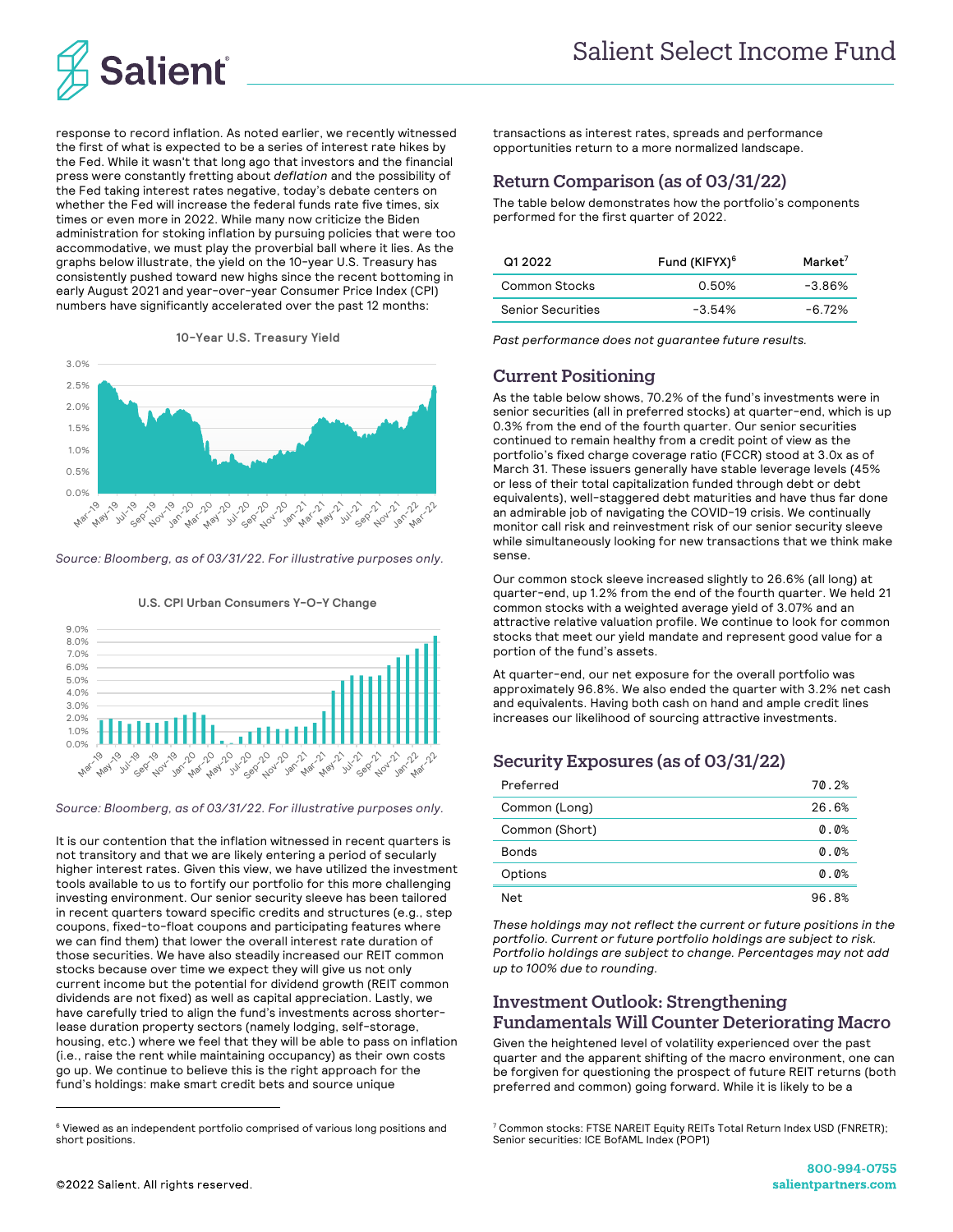

trickier investing landscape no doubt, we believe that REITs in general, and our investment approach specifically, have the potential to continue to perform well in this climate. As we are about to hear from management teams in the coming weeks with their first quarter earnings releases, the underlying strength in real estate fundamentals needs to be reiterated. Across most property sectors and most geographies, occupancy levels continue to surprise to the upside, re-leasing spreads remain attractive and net absorption is accelerating. Balance sheets project strength with notably improved credit metrics from 18 months ago. And the capital markets, while somewhat less active for REITs in the first three months of the year, have provided management teams ample funding to pursue growth opportunities. Perhaps, most encouraging, we have witnessed a significant uptick in REIT common stock dividend increases across our investing universe (59 out of 155 equity REITs raised their common dividend during the first quarter alone), illustrating the elevated level of cash flow these companies have been generating. Lastly, it's important to remember that most REITs, generally speaking, are local businesses somewhat insulated from some of the global shocks that have impacted the broader markets recently. Our belief is that REIT fundamentals will continue to strengthen for the remainder of the year and that our positioning will help get us through the future interest rate environment relatively unscathed.

While the fund maintains broad diversification amongst its holdings, we highlight three specific areas of investment emphasis:

*Lodging/Gaming:* We continue to benefit from our overweight positioning toward the lodging sector, as it registered the best property sector performance during the first quarter of 2022. Without question, the impact of COVID-19 was most acutely felt by the country's hospitality sector. And while prices have rebounded from the nadir of the pandemic, we have a high level of conviction that both business and leisure travel is just starting to recover and that sequential improvements of lodging fundamentals will continue for quarters to come. Furthermore, we have started to see the reinstatement of common dividends for several lodging REITs and believe more may follow as the year progresses.

**Office**: The future of work and how office properties fit into that equation continues to be among the most debated topics across the REIT sector at present. While the nature of work may have permanently evolved in some industries (or for some job functions), we are strong believers that work will "return mostly to normal" over the course of the next 12 months. Office sector valuations remain substantially below their long-term averages, and we contend that East Coast gateway cities will close this valuation gap first. Further, we have witnessed a bifurcation of the office markets in which prime Class A buildings have done substantially better than lower-end Class B space and we have positioned our office exposure to take further advantage of this trend.

*Housing:* Despite the tremendous performance this sector has already produced over the past several years, we believe that the domestic housing market faces a secular supply-demand imbalance that will continue for many years to come. In our view, the housing sector (which includes apartments, single-family housing for rent (SFR) and manufactured housing) offers REIT investors an inflation hedge given their shorter lease terms (typically 12 months) and the strong pricing power that landlords have in the current inflationary environment.

Overall, we feel the fund remains an attractive investment opportunity for investors. Especially in times of disruption, it's important to remember that we pursue our income mandate in the context of total return from a diversified portfolio of high-quality real estate companies. We believe our companies are positioned to exploit opportunities that may become available. And through the use of the fund's resources and the fund's footprint in the business, we believe we can deliver attractive income and total returns. We remain confident of the fund's future and welcome any questions or comments. As always, we greatly value your confidence and trust.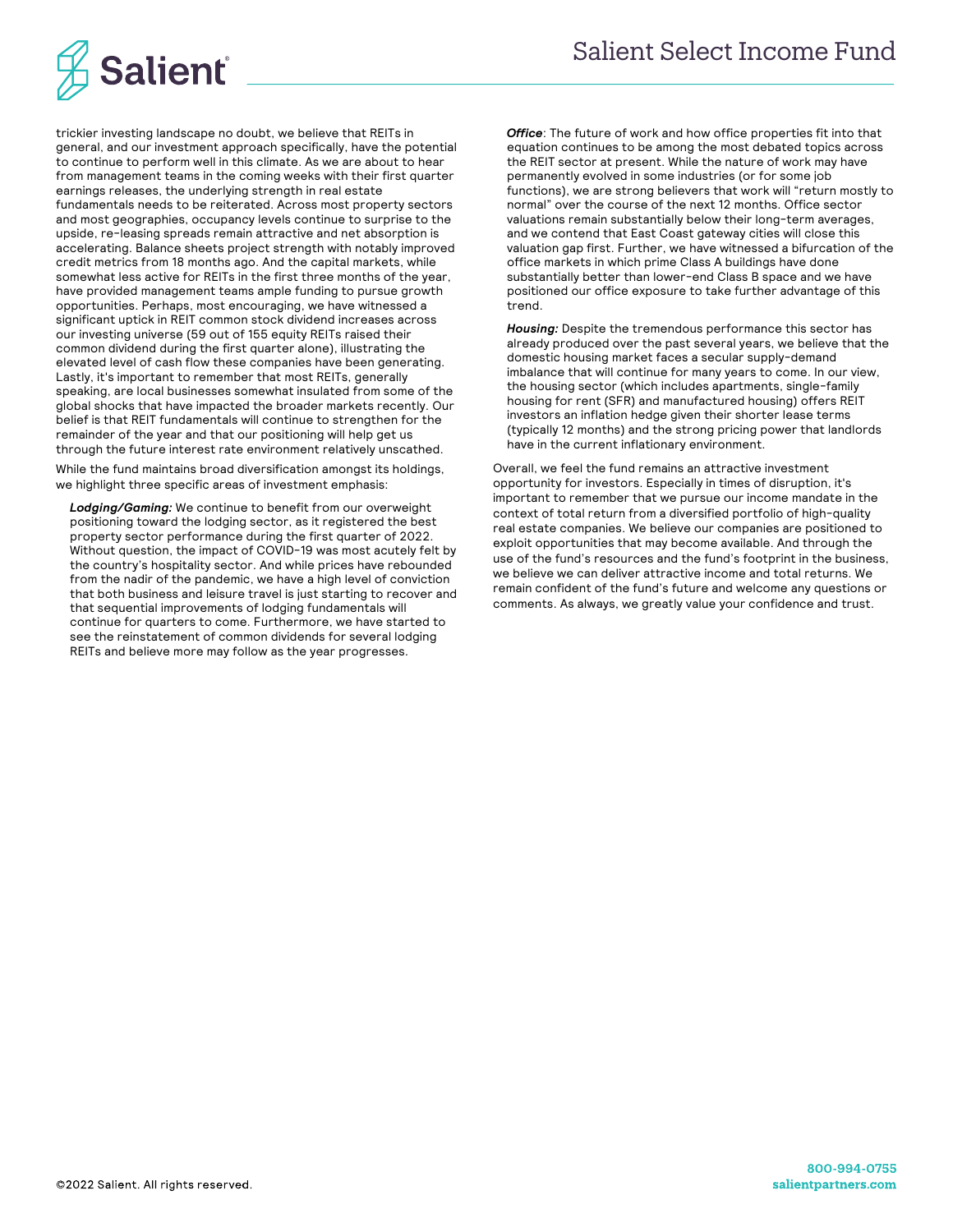

# Performance (%) as of 03/31/22

|                                                     | Q1      | <b>YTD</b> | ∣ YR    | 3 YR | 5 YR | <b>10 YR</b> | Since<br>Inception |
|-----------------------------------------------------|---------|------------|---------|------|------|--------------|--------------------|
| Investor                                            | $-2.75$ | $-2.75$    | 6.64    | 4.57 | 3.29 | 6.06         | 6.87               |
| Institutional                                       | $-2.66$ | $-2.66$    | 7.02    | 4.94 | 3.64 | 6.44         | 5.51               |
| Class A @NAV*                                       | $-2.71$ | $-2.71$    | 6.62    | 4.53 | 3.25 | 6.02         | 7.61               |
| Class A @MOP**                                      | $-8.30$ | $-8.30$    | 0.49    | 2.49 | 2.04 | 5.40         | 7.30               |
| Class C @NAV <sup>†</sup>                           | $-2.89$ | $-2.89$    | 5.99    | 3.94 | 2.63 | 5.41         | 6.88               |
| Class C @MOP <sup>‡</sup>                           | $-3.85$ | $-3.85$    | 4.99    | 3.94 | 2.63 | 5.41         | 6.88               |
| ICE BofAML Fixed Rate Preferred Securities<br>Index | $-6.72$ | $-6.72$    | $-3.63$ | 3.37 | 3.84 | 5.16         | 3.79               |

Returns for periods greater than one year are annualized.

\* Excludes sales charge. \*\* Reflects effects of the fund's maximum sales charge of **5.75%.**

† Excludes the effects of the 1% contingent deferred sales charge. ‡ Includes the effects of the 1% contingent deferred sales charge.

*The performance quoted represents past performance, does not guarantee future results and current performance may be lower or higher than the data quoted. The investment return and principal value of an investment will fluctuate so that shares, when redeemed, may be worth more or less than their original cost. Performance data current to the most recent month-end may be obtained at www.salientpartners.com. Investment performance may reflect fee waivers in effect. In the absence of fee waivers, total return would be lower. Total return is based on NAV, assuming reinvestment of all distributions. Performance does not reflect the deduction of taxes that a shareholder would pay on fund distributions or the redemption of fund shares.*

Total Annual Fund Operating Expenses by Share Class as of 05/01/21: Investor Class: **1.77%**; Institutional Class: **1.42%**; Class A: **1.82%**; Class C: **2.37%**. The fund's investment advisor is contractually obligated to waive 0.25% of the fund's management fee so that until April 30, 2022, the fund's management fee will be 0.75%. Additionally, under an expense limitation agreement, the investment advisor has contractually agreed to waive its management fee and/or reimburse or pay operating expenses of the fund to the extent necessary to maintain the fund's total operating expenses at 1.50% for Investor Class, 1.15% for Institutional Class, 1.55% for Class A and 2.10% for Class C shares, excluding certain expenses, such as taxes, brokerage commissions, interest, short dividend expense, any acquired fund fees and expenses, litigation and extraordinary expenses. This expense limitation agreement expires on April 30, 2022, and may only be modified or terminated by a majority vote of the independent trustees. The advisor is permitted to recover waived expenses for a period of up to three years.

### Top 10 Holdings (as of 03/31/22)

| Security                                            | % of Net<br><b>Assets</b> | Security                                          | % of Net<br>Assets |
|-----------------------------------------------------|---------------------------|---------------------------------------------------|--------------------|
| RPT Realty (Preferred Stock)                        | 4.93                      | iStar Financial, Inc. (Preferred Stock)           | 3.65               |
| National Storage Affiliates Trust (Preferred Stock) | 4.31                      | Saul Centers, Inc. (Preferred Stock)              | 3.38               |
| RLJ Lodging Trust (Preferred Stock)                 | 4.22                      | EPR Properties (Preferred Stock)                  | 3.35               |
| UMH Properties, Inc. (Preferred Stock)              | 4.21                      | Urstadt Biddle Properties, Inc. (Preferred Stock) | 3.12               |
| LXP Industrial Trust (Preferred Stock)              | 4.17                      | UDR, Inc. (Common Stock)                          | 2.69               |

*These holdings may not reflect the current or future positions in the portfolio.*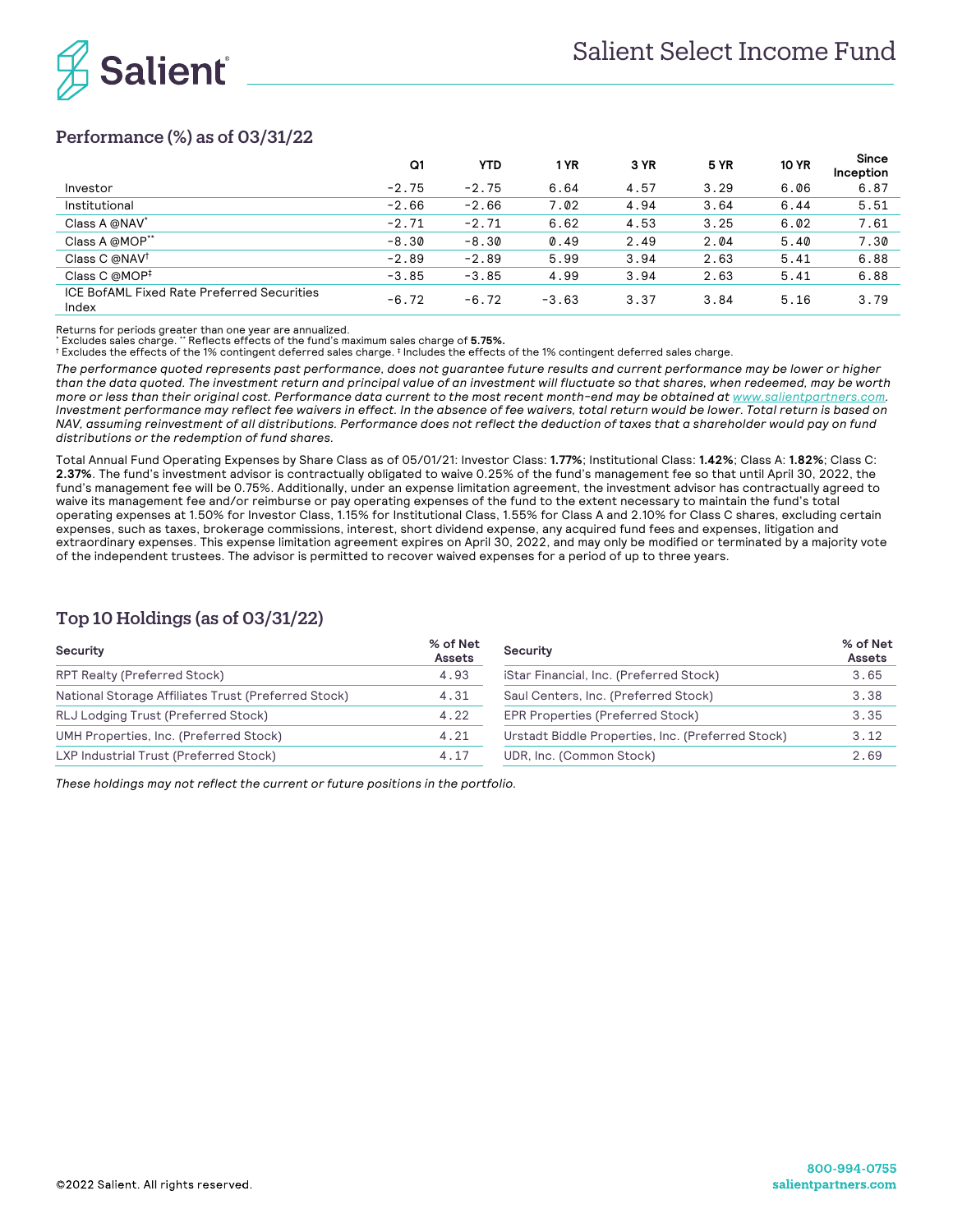

# Top Contributors & Detractors by Holding (as of 03/31/22)

|                             | <b>Top Contributors</b>       | Contribution | <b>Top Detractors</b>             | Contribution |
|-----------------------------|-------------------------------|--------------|-----------------------------------|--------------|
|                             | RPT 7.25% Series D Conv. Pfd. | 0.12%        | CDR 6.5% Series C Conv. Pfd.      | $-0.95%$     |
|                             | STAR 7.65% Series G Pfd.      | 0.04%        | LXP 6.5% Series C Conv. Pfd.      | $-0.66%$     |
| Senior<br><b>Securities</b> | HT 6.50% Series D Pfd.        | 0.02%        | EPR 9% Series E Conv. Pfd.        | $-0.19%$     |
|                             | HT 6.875% Series C Pfd.       | 0.02%        | CLDT 6.625% Series A Conv. Pfd.   | $-0.11%$     |
|                             | ABR 6.25% Series F Conv. Pfd. | 0.01%        | INN 5.875% Series F Conv. Pfd.    | $-0.10%$     |
|                             | Farmland Partners, Inc.       | 0.31%        | American Tower Corporation        | $-0.33%$     |
|                             | Boston Properties, Inc.       | 0.19%        | Crown Castle International Corp   | $-0.23%$     |
| Common<br><b>Stocks</b>     | IQHQ, Inc.                    | 0.18%        | <b>Americold Realty Trust</b>     | $-0.19%$     |
|                             | SL Green Realty Corp.         | 0.15%        | <b>PotlatchDeltic Corporation</b> | $-0.13%$     |
|                             | Apple Hospitality REIT, Inc.  | 0.15%        | UDR. Inc.                         | $-0.08%$     |

*Past performance does not guarantee future results. These holdings may not reflect the current or future positions in the portfolio.*

# Top Contributors & Detractors by Sector (as of 03/31/22)

|                             | <b>Top Contributors</b> | Contribution | <b>Top Detractors</b> | Contribution |
|-----------------------------|-------------------------|--------------|-----------------------|--------------|
|                             | N/A                     | -            | Retail                | $-1.08%$     |
|                             | N/A                     | -            | Industrial            | $-0.69%$     |
| Senior<br><b>Securities</b> | N/A                     | -            | Lodging/Resorts       | $-0.41%$     |
|                             | N/A                     | Ξ.           | Specialty             | $-0.24%$     |
|                             | N/A                     | -            | Residential           | $-0.07%$     |
|                             | Office                  | 0.61%        | Specialty             | $-0.22%$     |
|                             | Lodging/Resorts         | 0.22%        | Industrial            | $-0.19%$     |
| Common<br><b>Stocks</b>     | Healthcare              | 0.04%        | Timber                | $-0.13%$     |
|                             | Retail                  | 0.02%        | N/A                   |              |
|                             | Diversified             | 0.01%        | N/A                   |              |

*Past performance does not guarantee future results. These holdings may not reflect the current or future positions in the portfolio.*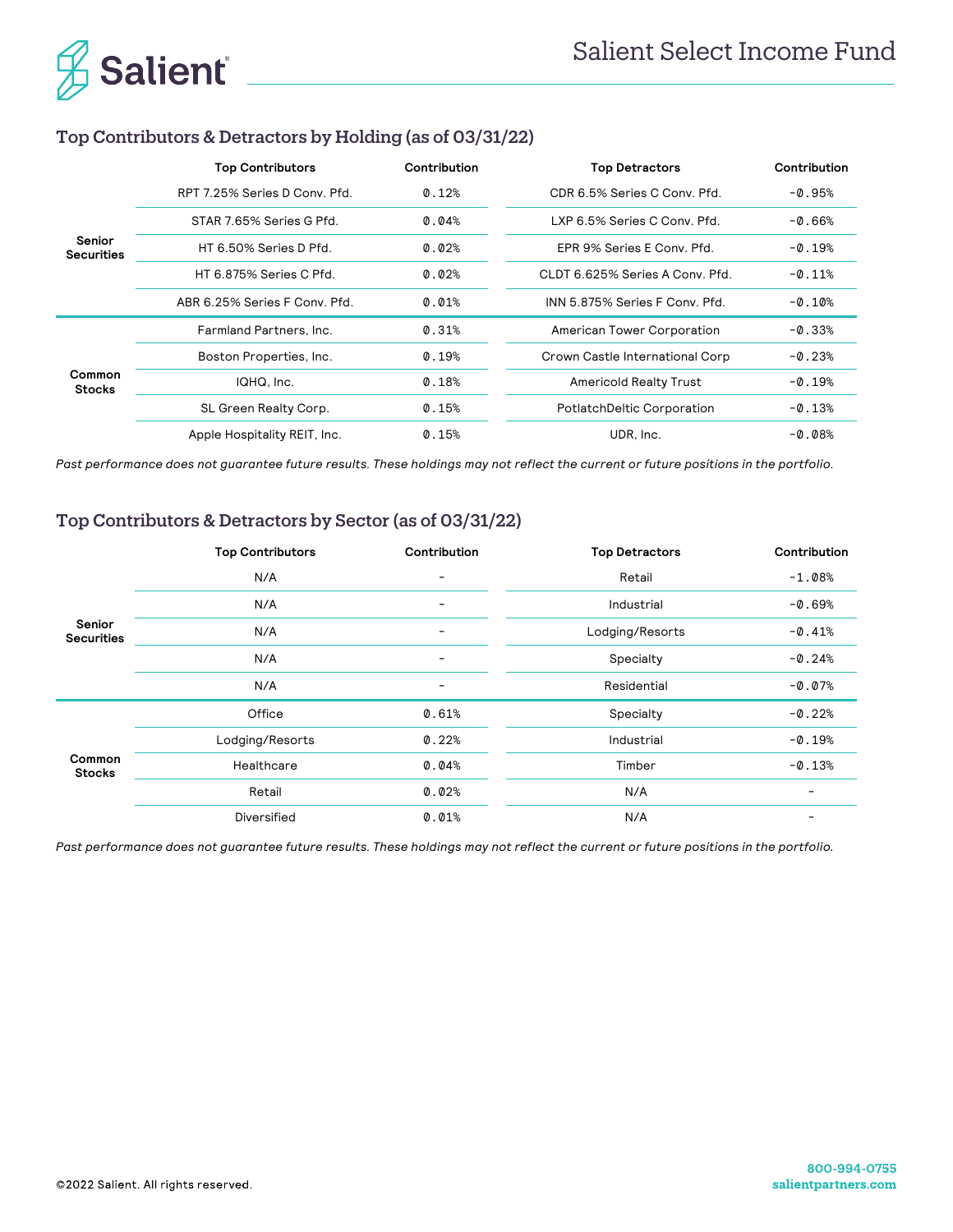

*This presentation must be proceeded or accompanied by the Fund's prospectus. The prospectus should be read carefully before investing.* 

The series of funds under the Forward Funds trust ("Salient Funds") are distributed by Forward Securities, LLC. Forward Management, LLC d/b/a Salient is the investment advisor to the Salient Funds.

#### **RISKS**

There are risks involved with investing, including loss of principal. Past performance does not guarantee future results, share prices will fluctuate and you may have a gain or loss when you redeem shares.

Borrowing for investment purposes creates leverage, which can increase the risk and volatility of a fund.

Concentration in a particular industry will involve a greater degree of risk than a more diversified portfolio.

Debt securities are subject to interest rate risk. If interest rates increase, the value of debt securities generally declines. Debt securities with longer durations tend to be more sensitive to changes in interest rates and more volatile than securities with shorter durations.

Derivative instruments involve risks different from those associated with investing directly in securities and may cause, among other things, increased volatility and transaction costs or a fund to lose more than the amount invested.

Investing in exchange-traded funds (ETFs) will subject a fund to substantially the same risks as those associated with the direct ownership of the securities or other property held by the ETFs.

Investing in lower-rated ("high yield") debt securities involves special risks in addition to those associated with investments in higher-rated debt securities, including a high degree of credit risk.

Mortgage and asset-backed securities are debt instruments that are secured by interests in pools of mortgage loans or other financial instruments. Mortgage-backed securities are subject to, among other things, prepayment and extension risks.

Investing in the real estate industry or in real estate-related securities involves the risks associated with direct ownership of real estate which include, among other things, changes in economic conditions (e.g., interest rates), the macro real estate development market, government intervention (e.g., property taxes) or environmental disasters. These risks may also affect the value of equities that service the real estate sector.

Short selling involves additional risks and transaction costs, and creates leverage, which can increase the risk and volatility of a fund. Investing in smaller companies generally will present greater investment risks, including greater price volatility, greater sensitivity to changing economic conditions and less liquidity than investing in larger, more mature companies.

There is no guarantee the companies in our portfolio will continue to pay dividends.

As of March 31, 2022, KIFYX's 30-day SEC yield is 4.49% and 30-day Unsubsidized SEC yield is 4.16%.

#### **Definition of Terms**

**10-year U.S. Treasury** is a debt obligation issued by the U.S. Treasury that has a term of more than one year but not more than 10 years. **30-day SEC yield** is a standardized calculation adopted by the SEC based on a 30-day period that helps investors compare funds using a consistent method of calculating yield.

**30-day SEC yield (Unsubsidized)** is a standardized calculation adopted by the SEC based on a 30-day period that helps investors compare funds using a consistent method of calculating yield. It excludes expense waivers and reimbursements.

**Activist investor** refers to an individual or group that buys a significant stake in a public company to influence or improve the company's operations.

**Basis point** is a unit that is equal to 1/100th of 1%, used to denote the change in a financial instrument.

**Call risk** is the risk faced by a holder of a callable bond that the bond issuer will take advantage of the callable bond feature and redeem the issue prior to maturity.

**Capital stack** is a description of the total capital invested in a project, including pure debt, hybrid debt and equity. The stack is described as containing the most risk at the top and least risky positions at the bottom.

**Cash flow** is a revenue or expense stream that changes a cash account over a given period.

**Consumer Price Index (CPI)** is an index number measuring the average price of consumer goods and services purchased by households. The percentage change in the CPI is a measure of inflation.

**Cost basis** is the original value or purchase price of an asset or investment for tax purposes**.**

**Deflation** is a general decline in prices, often caused by a reduction in the supply of money or credit.

**Dividend** is a distribution of a portion of a company's earnings issued to shareholders in the form of cash payments, shares of stock or other property.

**Duration** is a measure of the sensitivity of the price of a fixed-income investment to a change in interest rates and is expressed as a number of years.

**Federal funds rate** is the interest rate at which a depository institution lends immediately available funds to another depository institution overnight.

**Federal Reserve** is the central bank of the United States that is responsible for regulating the U.S. monetary and financial systems.

**Fixed-charge coverage ratio** is the ratio that indicates a firm's ability to satisfy fixed charges, such as debt payments, insurance premiums and equipment leases**.**

**Fixed-to-float** refers to securities that pay a defined coupon for a given period of time, and then they "float" or change what they pay based on some other criteria, which is very specifically stated in any agreement.